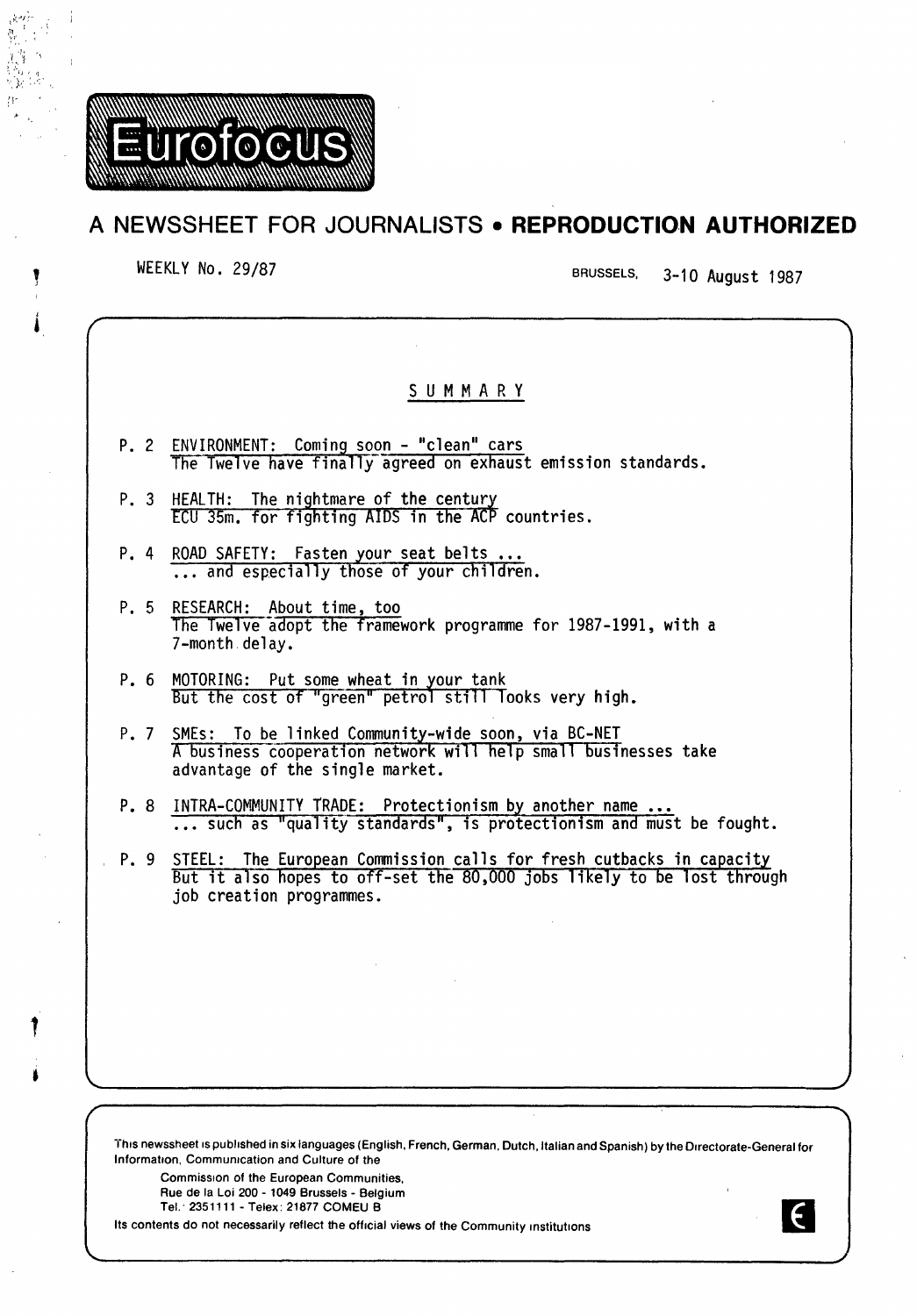•

•

•

•

## ENVIRONMENT: Coming soon - "clean" cars

The Twelve have finally agreed on exhaust emission standards.

Your next car will pollute the environment much less: from 1 October 1988 "clean" cars - to begin with cars with engine capacities of 2 litres or Community. Less powerful "clean" cars will be in the showrooms from the beginning of the 1990s. The Community's environmental ministers reached a decision to this effect after two years of hesitation. The standards they approved on 21 July will become a Community regulation once the European Parliament has approved or modified them.

The new standards set limits on exhaust emissions of the main gases which pollute the environment - carbon monoxide and nitric oxides.

All new models, and new cars in existing models, sold in the Community, will have to meet these standards without fail in 1989 in the case of cars with engines of more than 2 litres, in 1993 for cars with engines of 1.4 - 2 litres and in 1991 for new models of less than 1.4 litres.

For new cars of less than 1.4 litres representing existing models, the European standard and the date of its implementation must be fixed before the end of the year, although the date of implementation will not be later than 1992/93. Finally, as regards heavy vehicles (buses and trucks of more than 3.5 tonnes) the new standards will be implemented from 1 October 1990.

The truth is that these standards had been approved some two years ago by<br>all the member states of the 10-nation Community except Denmark. At that time the EC "constitution" required unanimity for decisions of this kind, with the result that the "clean" car remained on the shelf, despite the acceptance of these standards by the two newest member states, Spain and Portugal, on joining the Community in 1986.

Since the entry into force of the Single European Act on 1 July, ministers of the Twelve can take such decisions on the basis of a qualified majority vote. It is ironic that it should be Denmark, as current chairman of the EC Council of Ministers, which will have to ensure respect of the SEA, which reforms the Community "constitution". The Danish government wanted even stricter standards, and it can now ask authorization to apply such standards within Denmark. The fact that the European Parliament will have its say in the matter of "clean" cars is another result of the "constitutional" reform.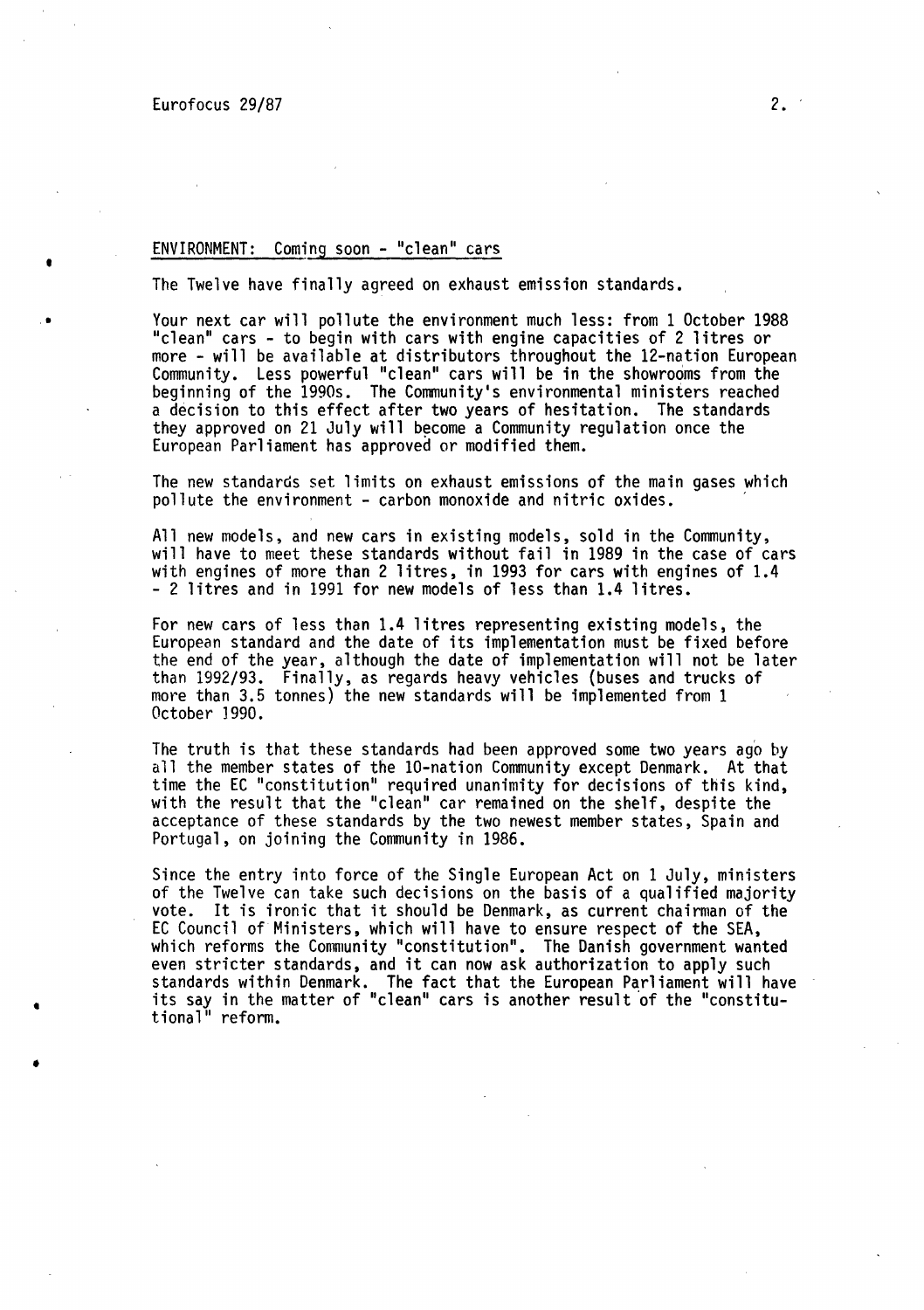I

**S** 

•

### HEALTH: The nightmare of the century

ECU 35m.\* for fighting AIDS in the ACP countries.

Hardly a day goes by without the media the world over dealing in one way or another with this end-of-century nightmare that is AIDS.

But if this description of AIDS is perhaps adequate for Europe, in Africa it has assumed the dimensions of a veritable tragedy. If the proportion of those found seropositive ranges between 1 and 20% for all of Africa south of the Sahara, in several countries of central and eastern Africa, and among those bordering South Africa, the range is between 9 and 20%.

Some 2 to 8% of pregnant women are seropositive. But for such high risk groups as prostitutes or patients under treatment for sexually transmitted diseases, the rates are much higher, ranging from a minimum of 20% to a peak of some 80%. The figures vary, according to their source, while their compilation is made yet more difficult because of the multiplication of the viruses responsible to the infection: very little is known as yet about HIV-2 and HIV-4, discovered recently in West Africa, where studies are still underway.

In the Caribbean region the situation is not as serious, according to information supplied by the World Health Organization. But epidemiological studies have shown that a combination of the European and African varieties of the illness is involved (high-risk groups and heterosexual transmission), which could increase the danger, even in the short term.

Faced with this situation the European Commission has approved funds for a programme to combat AIDS in the African, Caribbean and Pacific (ACP) countries linked to the European Community through the Lome Convention. The aim is to provide technical, financial and scientific assistance to countries with national programmes and to promote the coordination of the aid given bilaterally by member states. The programme will receive ECU 35m. over a 3-year period.

It provides for the supply of equipment and technical aid, training, and repairs to buildings to be used for such purposes as the initial evaluation of the extent of the disease; a reduction in its transmission through contaminated blood, thanks to improvements in blood transfusion and detection; a reduction in sexual transmission through information campaigns; the fight of prenatal transmission through detection of the disease among pregnant women and members of their families as well as through better information; a fall in the transmission through needles, syringes and all instruments with a cutting edge, by means of improved standards of pro- fessional hygiene and the sterilization and protection of medical staff.

An agreement will be concluded with every ACP country which so desires and put under the responsibility of its government, while the Commission will work in close cooperation with the WHO and other donors. Some 40 ACP countries have so far asked to take part in the programme.

AIDS is a world-wide scourge- and must be fought at the global level.

 $1$  ECU = UK£ 0.71 or IR£ 0.77.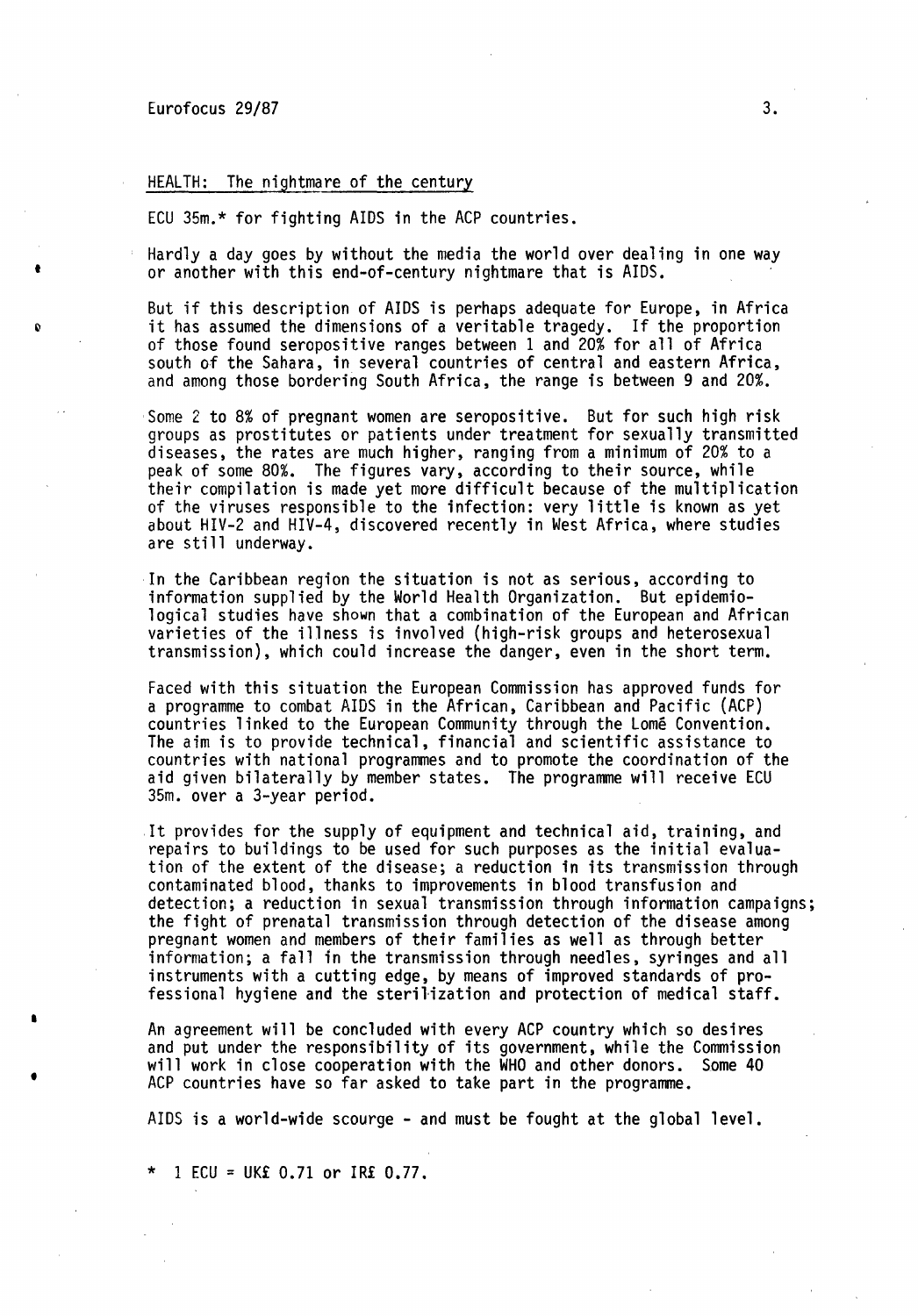•

•

# ROAD SAFETY: Fasten your seat belts ...

... and especially those of your children.

The safety of children, on roads and elsewhere, is one of the major responsibilities of modern society, and the European Commission has rightly underlined the point in its communication "A new impetus for consumer protection policy", sent to the Council of Ministers last year. Replying to a question from a French Euro-MP, André Fourçans, the Transport Commissioner, Stanley Clinton Davis, has also emphasized the Commission's intention to launching a number of initiatives focussing on child safety, including a Community-wide information campaign on accident prevention, to begin in October and continue into next year.

The fact is that children and adolescents face considerable risks on the roads - which is why several countries have intensified preventive measures. As a result, over the last 10 years a number of them, and in particular Sweden, have recorded a significant fall in the number of accidents involving children, despite a considerable increase in road traffic.

It is possible, therefore, to check the rise in the number of fatal accidents.to children, and even reduce their number. This is the reason why the Commission has selected child safety as one of the key priorities of the European road safety year and sponsored the child safety workshop in the Netherlands.

Among the possible ways of taking action at the Community level to improve child safety, currently under study by the Commission, is the use·of protective equipment, especially child restraint systems in cars.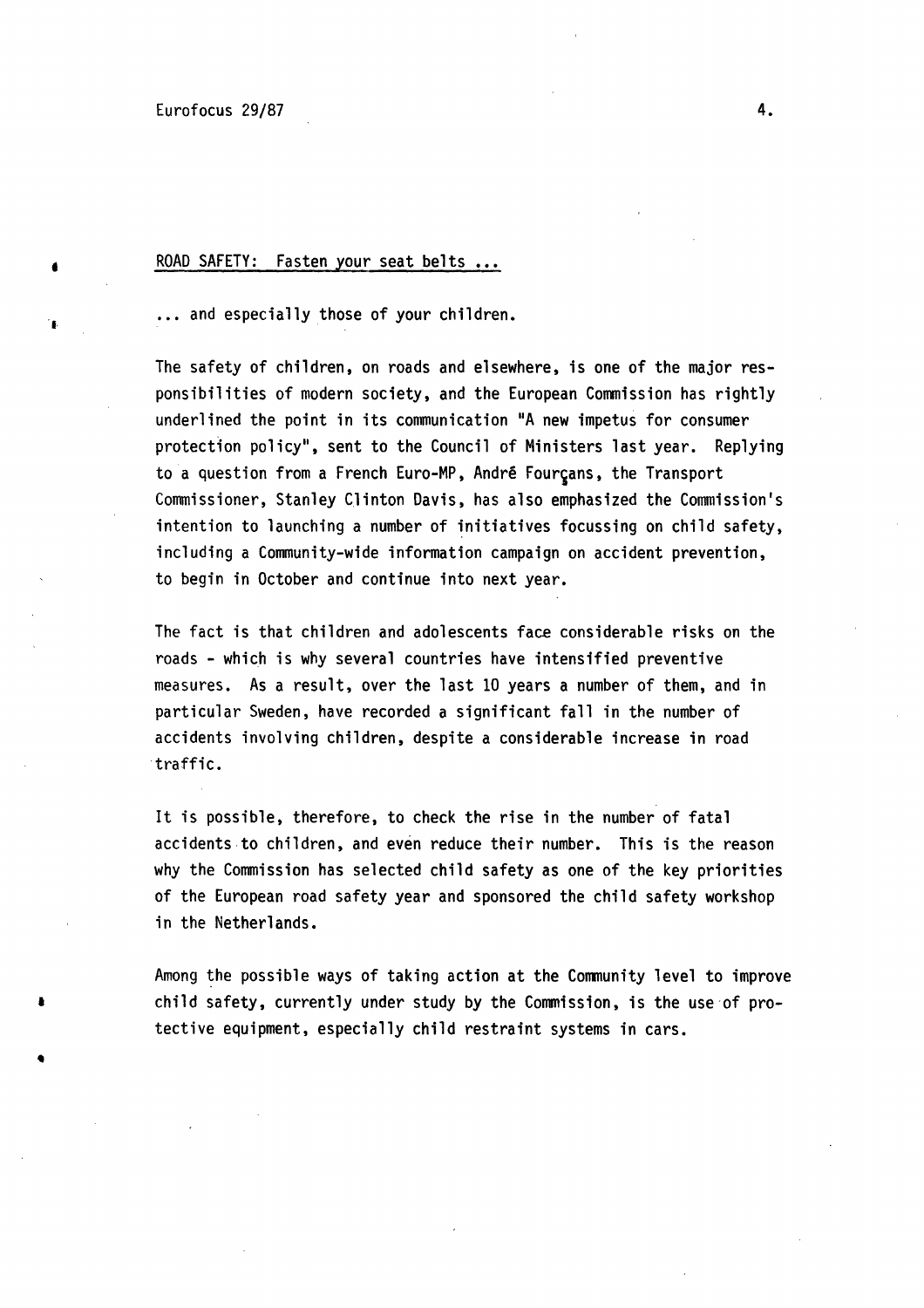I

•

## RESEARCH: About time, too

The Twelve adopt the framework programme for 1987-1991, with a 7-month delay.

The worst has been avoided. There will be no breakdown in the European Community's Research and Development programmes, such as ESPRIT and JET, either this year or in the years to come. After months of haggling, the ministers of the 12 Community countries were able to agree unanimously on the framework programme for Community research in Brussels on July 25.

The framework programme, to be implemented over the period 1987-91, will have a total budget of ECU 6,480 m.\*, the sum which the European Commission feels is the minimum needed for the healthy development of Community R&D.

Financially speaking, the research funded from the Community budget represents only a very small part of the total R&D effort in the 12-nation Community. But it has immense strategic importance for the future of European industry: it provides scientists and researchers and, beyond them, European firms the technological means not generally available to an individual member state.

The 1987-91 framework programme should have been adopted at the end of last year. Under Community rules its adoption required the unanimity of the 12 member states. However, the U.K., France and Germany wanted the budget proposed by the Commission' sharply reduced. While France and Germany accepted a compromise put to the Twelve at the beginning of the year, the U.K. remained inflexible until practically mid-July.

At the European Council, held at the end of June, the Twelve agreed to the scientific contents of the framework programme. In mid-July diplomats and experts succeeded in reaching agreement on the programme's financial mechanisms.

The European Commission has not lost time, meanwhile. It has already approved eight specific programmes which form part of the framework programme. Most continue work already in progress for some time. This is the case as regards, for example, ESPRIT {information technology); JET (thermonuclear fusion, a virtually inexhaustible and non-polluting form of energy); BRITE (the use of high technology in traditional industries) and safeguards against nuclear accidents.

A number of new programmes are to be launched. They include DELTA, which will aim at developing training methods using the most advanced technology, and AIM\*\*, which will seek to reduce the cost of health care through the use of computers.

 $1$  ECU = UK£ 0.71 or IR£ 0.77

\*\* Advanced Informatics and Medicine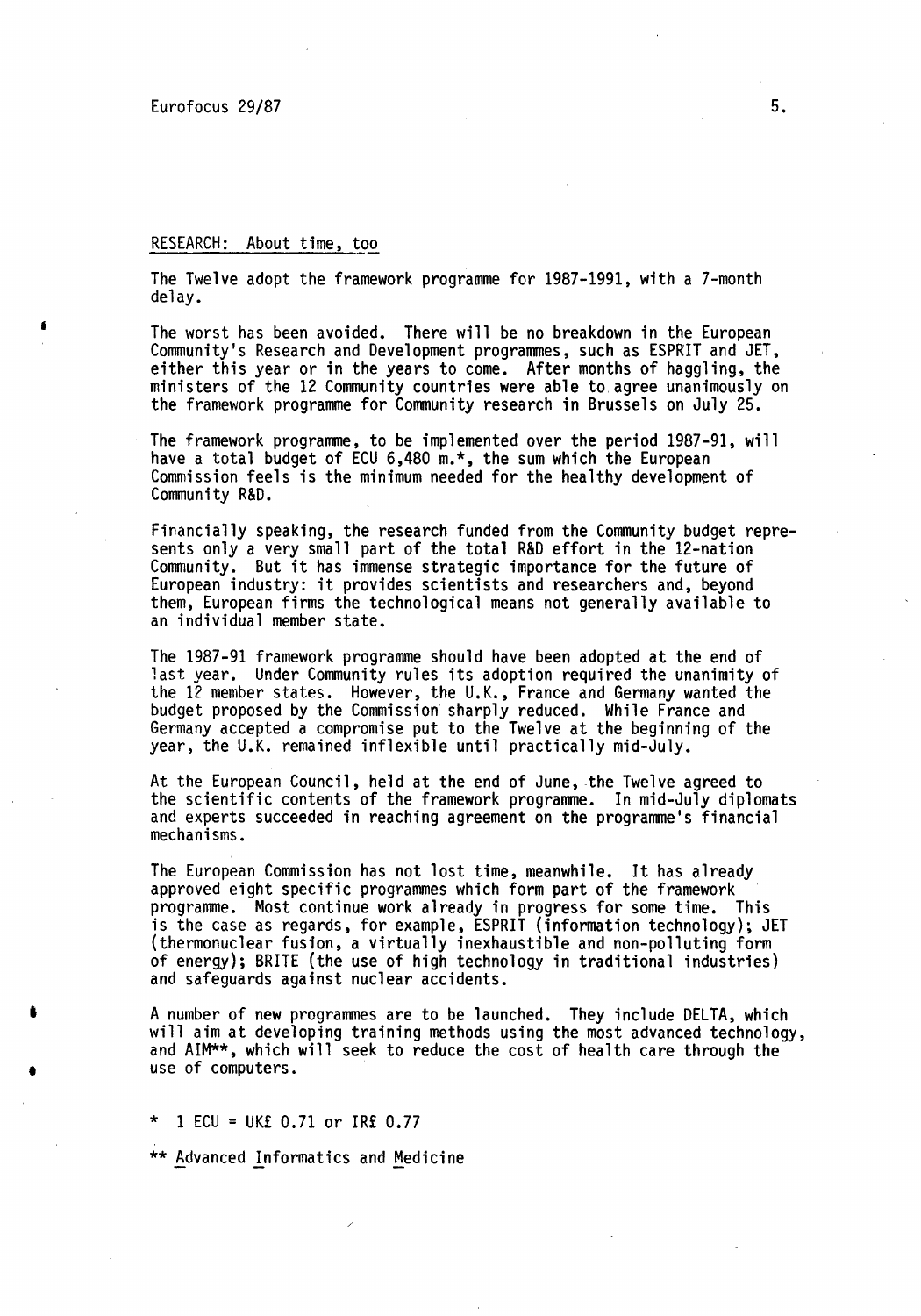•·

•

### MOTORING: Put some wheat in your tank

But the cost of "green" petrol still looks very high.

In the year 2000 demand in the European Community for petrol will reach some 100m. tonnes, with lead-free petrol accounting for around 20% of total consumption by 1990 and as much as 83% by the end of the century. On the basis of these figures a group of independent experts have carried out a study for the European Commission on bio-ethanol - that is to say, petrol made from cereals, beetroot, artichokes, etc. One of its main conclusions is that bio-ethanol fuels would simply cost too much at present.

If the project were to be financed entirely from the EC budget, the cost would exceed the current level of agricultural subsidies. For the oil industry, ethanol is profitable only at a price which is between 60 to 120% that of premium grade lead-free petrol before taxes, while the cost price of ethanol is between ECU 48 and 53\* per hectolitre. On the basis of a Community subsidy of ECU 70 per tonne of wheat, the experts estimate there still would remain a gap of between ECU 15 to 20 per hectolitre between the cost price of ethanol and the price at which it begins to interest the oil industry.

If no Community aid were forthcoming, ethanol would be competitive if the price of oil were to reach \$40 a barrel\*\*, or the cost of producing cereals could be cut by some 40% - or a combination of the two: a smaller rise in the oil price accompanied by a sharper fall in agricultural pro- duction costs.

The picture changes if viewed from the perspective of the year 2000, because of the greater use of lead-free petrol towards the end of the century. Community aid would be less important and the subsidies needed would be closer to today's level - or, to be more exact, the levels reached before the farm price agreement concluded by the agricultural ministers on 30 June 1987.

Finally, the experts estimate at 26,300 to 39,300 the number of new jobs that would be created by the implementation of a "bio-ethanol" programme.

There are no technical obstacles to either the production or use of this new source of energy; only its cost represents an obstacle. It will be necessary to look deeper into the matter, by extending the research, currently limited to wheat, to other crops.

 $1$  ECU = UK£ 0.71 or IR£ 0.77

\*\* Roughly twice the current price.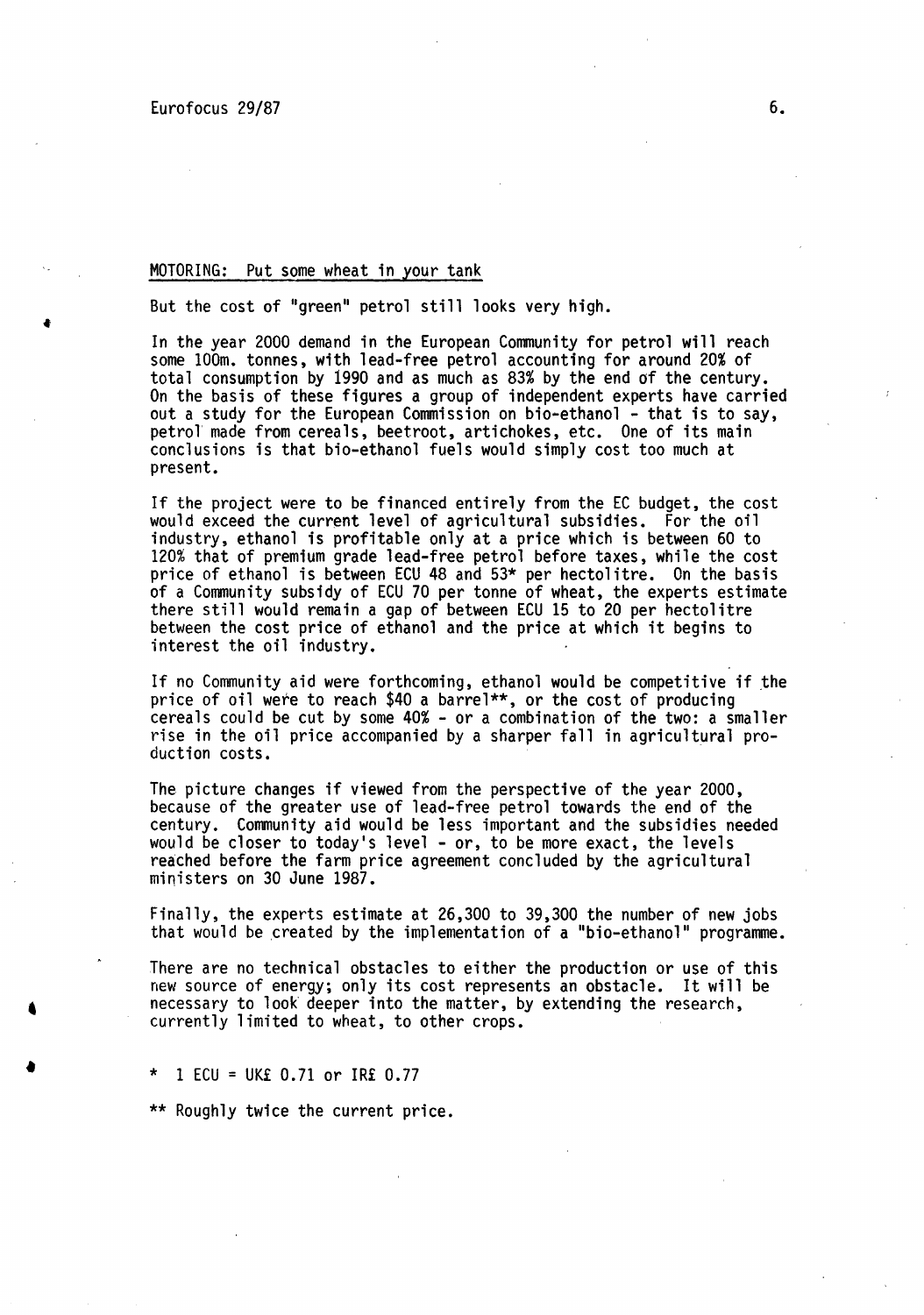•

 $\mathbf{I}$ 

#### SMEs: To be linked Community-wide soon, via BC-NET

A business cooperation network will help small businesses take advantage of the single market.

From next year the European Community's small and medium-sized enterprises (SMEs) will have an additional tool at their disposal, to help them take full advantage of the large single market planned for the end of 1992. This new tool, the Business Cooperation Network, or BC-NET, will use<br>computers to enable SMEs to cooperate with each other and the Community in a variety of fields: finance, trade, technology, sub-contracting, etc.

The network will make it possible to bring together SMEs looking for partners, thanks to (1) a computerized filing system, maintained by the European Commission in Brussels and (2) a network of business consultancy organizations established in the various regions of the 12-nation Community.

These organizations could be private firms, professional bodies or the "Eurobusiness Centres"\* selected by the Commission itself. They will act as relays between the SMEs, their clients or members, and the central filing system in Brussels.

These business counsellors, numbering between 200 and 250, will send the offers and requests from their clients to Brussels, which will try to match the offers on file with the demands. Even if Brussels has no offers corresponding to a given demand, it will transmit it electronically to all the business counsellors in the network. The latter will then look for a suitable firm among their clients.

The central filing system should be in place by end September and the links between it and the business counsellors established by the end of the year. The computerization of the network should begin in September and be completed by the summer of 1988.

The system will operate on an experimental basis during the first two years. At the end of 1989 the European Commission and the users of the network will see just how useful it has proved in practice and work out its operating costs in order to modify it eventually - and to set a rate.

The BC-NET is one of the key elements of the action programme for SMEs proposed by the European Commission a year ago and adopted last autumn by the ministers of the Twelve in its broad outlines.

Officially European Business Information Centres.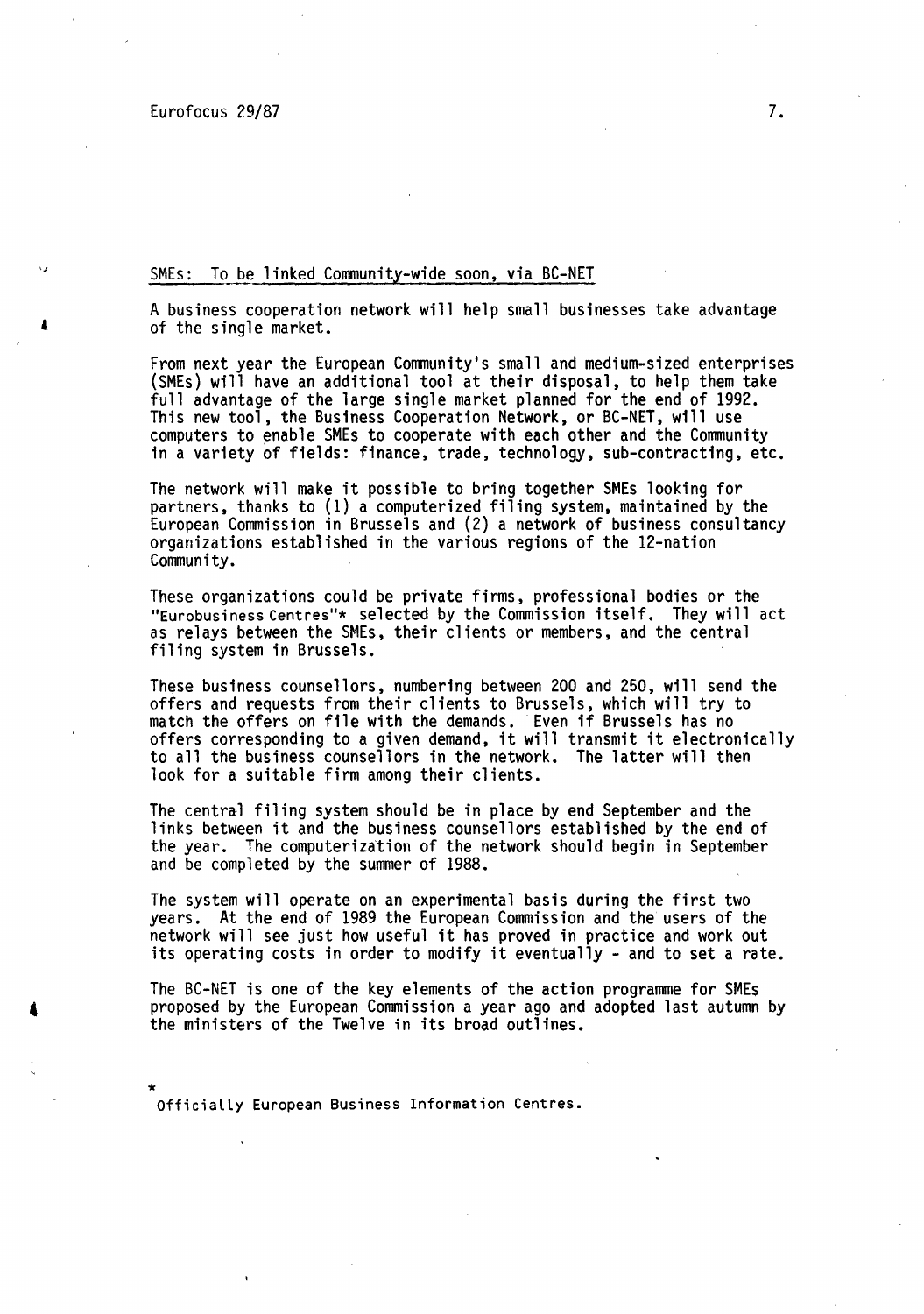Eurofocus 29/87 8.

'

### INTRA-COMMUNITY TRADE: Protectionism by another name ...

... such as "quality standards", is protectionism and must be fought.

The consumer is king and must be protected against wily traders., determined to palm off on him goods of indifferent quality and unknown origin in place of attractive, locally-mqde products. The ideal solution would be a ban on all doubtful imports - were it not for the fact the Treaty of Rome, the European Community's "constitution", has left the poor consumer defenseless against the hidden dangers in the products that surround him.

But never mind! The state will watch over him. All that is needed is to require compliance with a certain number of "quality standards". Failure to do so means that the marketing, and therefore import, of this or that product is automatically banned. There is no question of discrimination as the same rule applies to domestic manufacturers.

But Mr José Alvarez de Eulate Penaranda, a Spanish Euro-MP, does not agree and has told the European Commission as much by means of a Parliamentary question. In his reply the Commission's Vice-President, Lord Cockfield, has sought to reassure him. The Brussels executive is on the same wavelength and is not fooled by the apparently straightforward nature of the regulations adopted more or less recently by several member states in connection with certain goods.

The consumer can be protected in other ways, according to the Commission, and the Court of Justice in Luxembourg has confirmed this in its case<br>law. It is possible to meet this imperative without hampering the flow of intra-Community trade - by means of adequate consumer information and more clear and detailed labelling, for example.

A national regulation which requires imported products literally to have the same characteristics as those laid down for domestically produced goods is an equivalent-effect measure, prohibited by Article 30 of the EEC Treaty. The Commission has available to it, in such cases, both a corrective procedure deriving from Article 169 of the same Treaty as well as a preventive instrument.

A Council Directive of March 1983 in fact lays down a procedure for the provision of information in the field of technical standards and regulations. This requires member states to notify the Commission of any draft technical regulations or standards of this kind. The latter can ask for changes aimed at eliminating the barriers to the free movement of goods which could otherwise result.